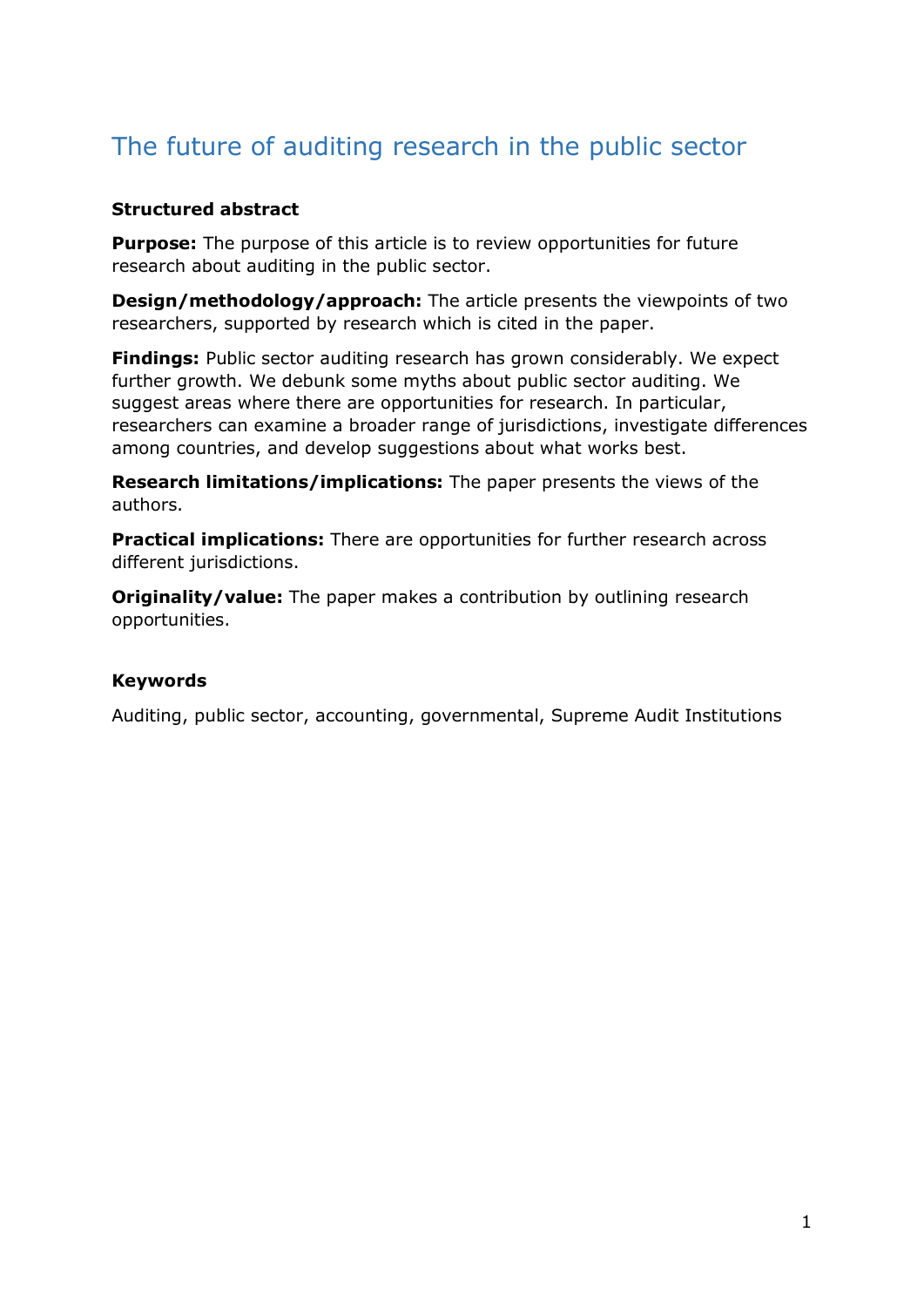# The future of auditing research in the public sector INTRODUCTION

In this article we present our views, based on evidence, about the future of auditing in the public sector. This paper is based on research by David Hay and Carolyn Cordery, especially in the forthcoming book, *Public Sector Auditing* published by Routledge, and on a keynote speech by David Hay at the Comparative International Government Accounting Research (CIGAR) workshop in Oslo, Norway, conducted online in June 2020.

We both bring public sector and private sector experience to these projects. David Hay is the editor-in-chief of the *International Journal of Auditing*, and author of widely cited research papers, which are mainly in the private sector auditing research area. David also worked in the public sector area much earlier in his career, completing his PhD in public sector accounting, in the New Zealand setting. Before that he was a private sector auditor working for Price Waterhouse.

Carolyn Cordery is Joint Editor of *Accounting History* and her research focuses on not-for-profit organizations' accounting and accountability. Given the frequent outsourcing of public services to these organizations, it was a natural extension of her research to analyze public sector audit as a means of accountability. Much of her work is based on international comparisons. Prior to joining academia and completing her PhD, Carolyn worked in the private sector as a financial accountant and was a Member of the New Zealand Stock Exchange.

Working together, we have published three recent papers on public sector auditing and the forthcoming book (Cordery and Hay, 2019, 2021; Hay and Cordery, 2018, 2020).

"The future of auditing research in the public sector" is a very broad general topic. This paper does not aim to predict the future, but it provides some insight based on current trends. Auditing research has grown a lot over recent decades, and there is considerable potential for it to develop further, especially in the public sector. Our paper includes discussing public sector auditing in contrast to private sector auditing; our views about research and the potential for more research, especially in the public sector; and our views about what researchers should aim to do in future.

First, the paper presents an overview of the future of auditing. There is great potential for public sector auditing research. We also examine some issues that could be explored, and some data that we review in part of the forthcoming book. We also engage in some myth busting. We then look at how researchers in the public sector and private sector can learn from each other. We conclude by exploring what should be done next, by researchers and practitioners.

#### THE GROWTH OF PUBLIC SECTOR AUDITNG RESEARCH

To look at the potential for research, we reviewed how much research already exists in the private sector and the public sector. The count of scholarly articles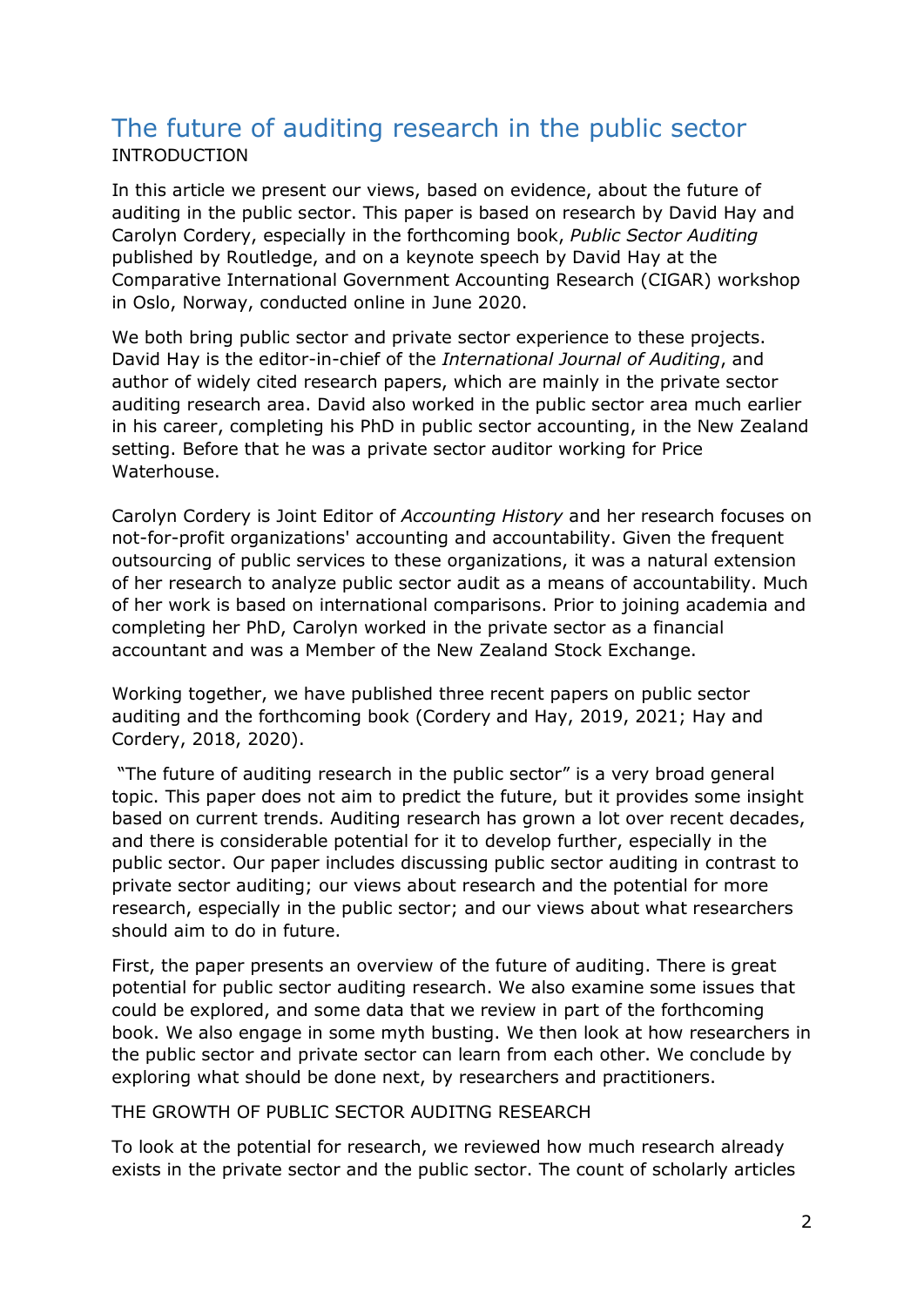according to a search of Google Scholar provides an approximate measure, shown in Table 1. Auditing research of any kind is a comparatively new area.

# INSERT TABLE 1

There was virtually no auditing research before 1980. The table shows that our search indicated that there were a total of 16,100 articles identifiable as "auditing research"; of those, 14,500 (90%) were published in the last twenty years since 2000, and 5,300 (33%) since 2016. The rapid growth since 2000 is probably because scandals, and the resulting reforms, made auditing more interesting. Partly as a result of the scandals, there was increased disclosure of audit data, and so there were also more opportunities for research.

In public sector auditing there were 1,779 articles in all, the vast majority since 2000 (1,710, or 99%). Of these, 733 (41%) are published in 2016 or later. All of the trends in auditing research are more pronounced in the public sector. There were even fewer studies before 2000, the number of studies has grown more quickly since then and the number of papers since 2016 shows the area is still growing even faster.

Nevertheless the quantity of research is still very small, considering that public sector auditing takes place everywhere. Auditing of all central and decentralized government entities is a substantial part of the auditing that takes place in any economy. The public sector is a substantial proportion of those parts of the economy that are audited (excluding small entities, for example). The public sector affects the whole population; and it includes unique and interesting issues.<sup>[1](#page-12-0)</sup> There being so much public sector auditing, but so little research, provides opportunities. The research settings are diverse and there are important issues. There are opportunities.

Giuseppe Grossi and Giorgia Mattei have written a paper that looks at public sector auditing research more systematically, which is recommended (Grossi and Mattei, 2020). The paper followed this one on the program at the CIGAR Workshop.

As a result of the opportunities that exist, we expect there to be a lot of growth in public sector auditing research, and for that area of research to be a lot more influential. One reason for that is as part of the growth of evidence-based standard setting. It is clear that evidence-based standard setting is becoming more influential in a number of areas. The Australian Auditing and Assurance Standards Board (AUASB) has a policy on evidence-informed standard setting (Australian Auditing and Assurance Standards Board, 2020). The Dutch Authority for the Financial Markets recently released a report on auditing that was based on research (Dutch Authority for the Financial Markets, 2018). Other bodies are also showing increasing interest in evidence based standard setting, including the International Ethics Standards Board for Accountants (IESBA) (Hay, 2017) and the International Auditing and Assurance Standards Board (IAASB) (including for example the enhanced audit report that includes Key Audit Matters). The International Public Sector Accounting Standards Board (IPSASB)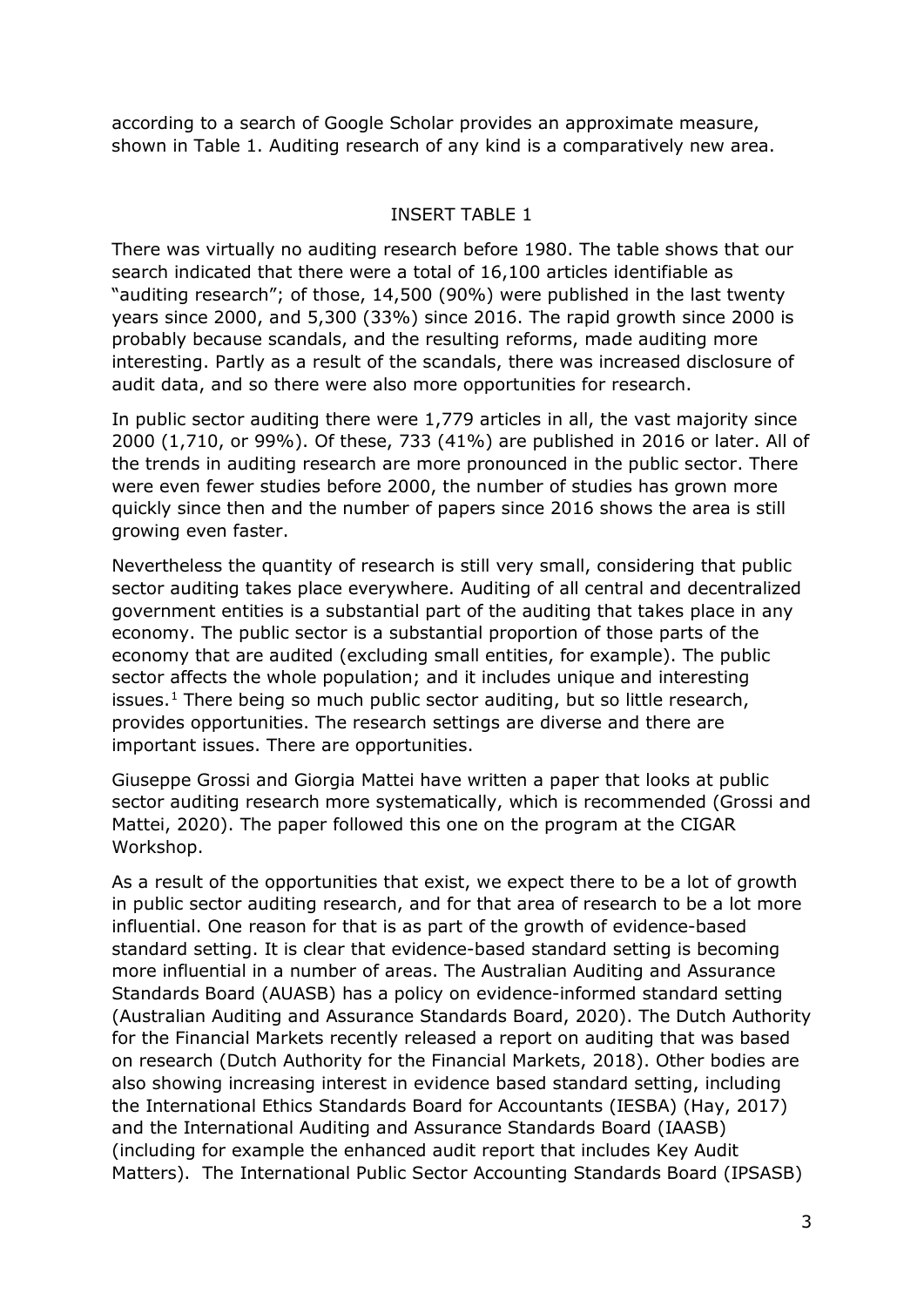has increased its outreach to academics and there are more opportunities to engage with IPSASB (Jensen, 2020). Its Work Plan includes the word evidence (although not often) (IPSASB, 2019), and IPSASB's association with the CIGAR workshop is another positive sign.

There are other issues about public sector auditing research. One is the dichotomy between the alternative (contextual) and the mainstream bodies of public sector auditing research (Goddard, 2010). These two areas have tended to also represent qualitative versus quantitative research. We suggest a reason for that dichotomy. It may be that public sector auditing research was such a small area that researchers had to appeal to other audiences. To find those audiences, their work had to reach out either to other researchers in the mainstream of auditing research or to those in the critical perspectives literature. Being accessible to audiences for research in those areas is still very useful, but now there is more of a public sector community and there is less need to have public sector auditing research divided into two areas that do not link up well. There is potential for the two areas to complement each other in future research.

Another issue about public sector auditing research is the patchy coverage by existing studies. There is very unbalanced coverage of the range of countries and types of auditing included. There is more research about public sector auditing concerned with Australia and New Zealand than you might expect, for instance. There are bodies of research about the United Kingdom and the United States, but there are also many countries for which there is very little public sector auditing research.

# HOW PUBLIC SECTOR AUDITING VARIES AROUND THE WORLD

Some questions for research, which are yet to be resolved, include the extent to which there are variations in public sector auditing around the world. When we discuss public sector auditing with government auditors, we often find that the subject matter that we are talking about in different countries appears to be the same, but, when looked at closely, the auditing activities carried on and the set of entities audited are quite different. This extent of variation occurs even between similar countries, such as Australia and New Zealand. Supreme Audit Institutions, for example, all seem to have their own unique features.

That seems to be a very interesting issue. The question of variations in public sector auditing – why do they exist, and what impact do they have? In the forthcoming book, we discuss questions such as, how important are SAIs? How different are they from each other? Why do these variations exist? What model, out of the various SAI models that are used, works best? We examine these questions with the application of theory.

There is a fascinating study of SAIs by Blume and Voigt (2011). It examines the organizational design of SAIs and their economic effect. It is an economics study. According to the paper, it "assesses the economic effects of differences in organizational design of supreme audit institutions (SAIs)". In that study, the impact of SAIs on the economy is measured. They consider whether there is a measurable impact of auditing on fiscal policy, on government effectiveness and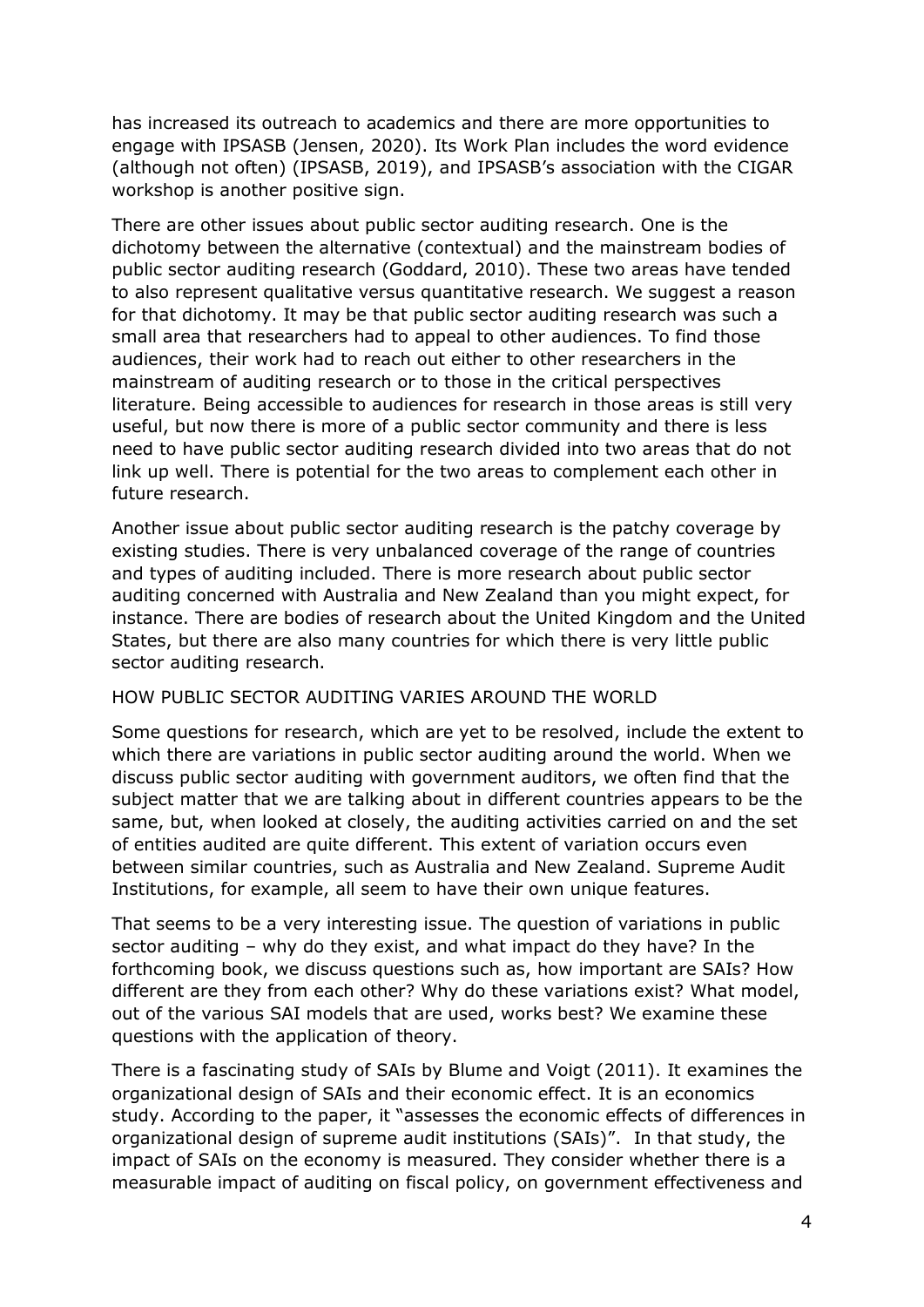corruption, and on productivity. The study relates measures for those issues to SAI characteristics. They report that "differences in the independence, the mandate, the implementation record, and the organizational model of the SAIs do not seem to have any clear-cut effect". They find one exception: "perceived levels of corruption are significantly higher if the SAI is structured along the court model of auditing." It seems very surprising to suggest that SAIs could have such a substantial effect that their impact would be noticeable on government effectiveness, or on productivity (and they do not find this effect). That the auditing model could have an impact on corruption is more plausible, and they do find a result.

That paper gives us a lead, demonstrating what might be possible in public sector auditing, but it has a lot of limitations. Do they have good data? Do they have enough data? And if there are variations, it is still useful to know why they occur. How does it come about that countries have different models of SAI?

In the forthcoming book by Cordery and Hay we look at more specific research questions. Specifically we look at what types of SAI there are; what determines the type of SAI; and what outcomes it has in areas such as corruption or standard of public sector accounting. Our study presents preliminary results only, without extending to multivariate tests.

We find it helpful to use neo-institutional theory in explaining those issues. Neoinstitutional theory examines the extent to which organizations are subject to isomorphism. In other words, why do organizations with similar functions come to look like each other? The theory is based on work by DiMaggio and Powell (1983). Isomorphism comes about because of three types of pressure: coercive, mimetic, and normative influences. Table 2 summarizes the theory.

#### INSERT TABLE 2

In brief, coercive isomorphism applies where there is a force applied by government or interactions with other organizations that makes organizations come to resemble other organizations in the same field. Coercive isomorphism is most likely to apply when there is dependence on another organization. In this setting that might be because there are loans, or aid, to the country concerned. Mimetic isomorphism takes place through entities copying successful or legitimate organizations. This process is most likely to take place when the organization operates in a setting where there are uncertain relationships between means and ends, or uncertain goals. The SAIs in some countries may be subject to more uncertainty than others, and may have other SAIs they can emulate as role models. Under the third explanation, normative isomorphism, organizations come to resemble each other through professionalism that managers pick up from their education, or from their professional networks. It is most likely to occur in organizations in which managers actively participate in professional organizations. Public sector auditing has strong professional organizations like INTOSAI and the regional SAI bodies, and perhaps these are an influence on the organizational form of SAIs. We applied these potential explanations to our observations.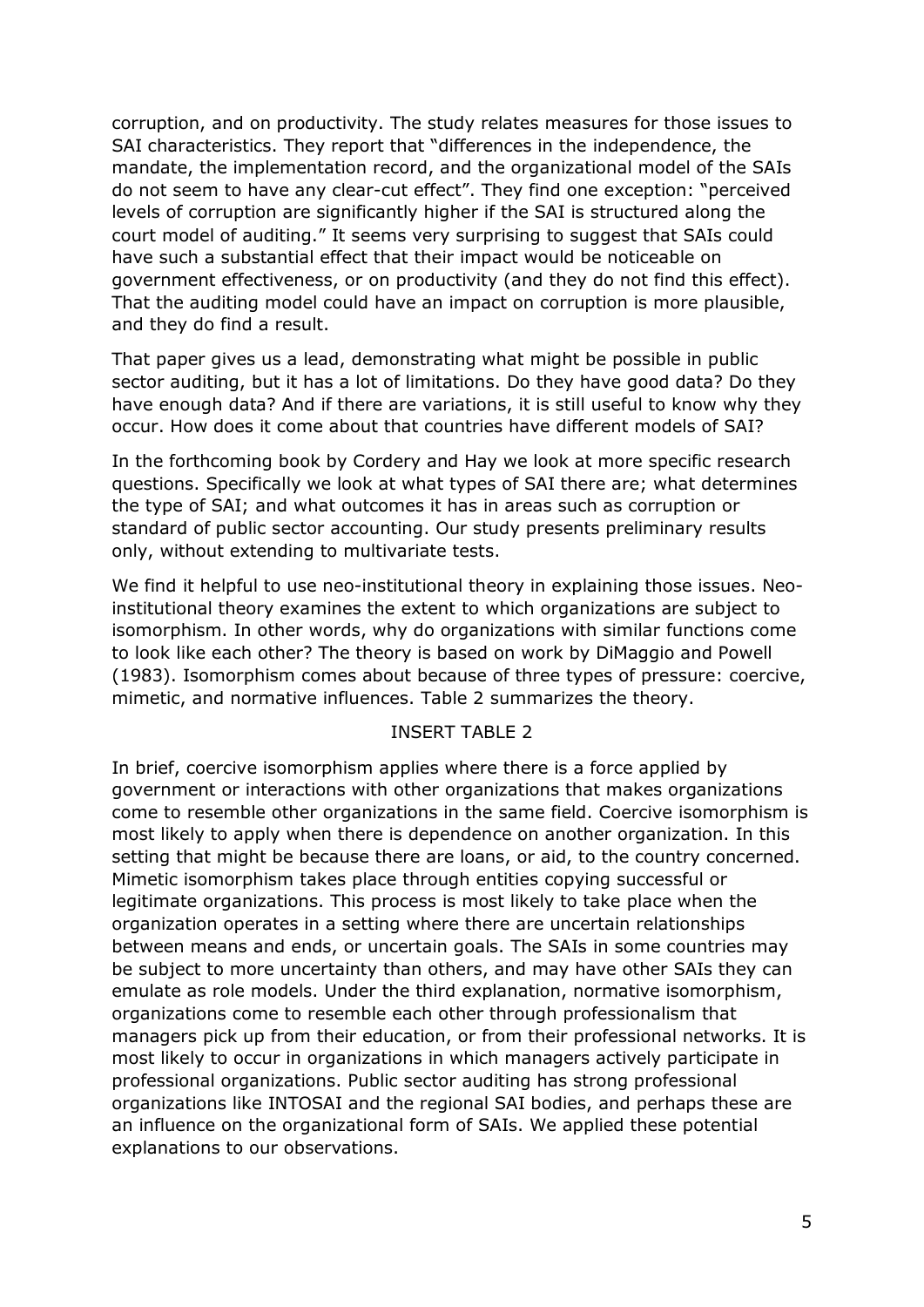We used data from the INTOSAI database maintained by the SAI of Mexico, which they very generously made available to us. We also used data from the World Bank and other public sources; and we conducted our own survey of SAIs. A big issue with any study of this kind is the completeness of the data. Like other studies, we have issues with data completeness.

There are some useful findings. We found that SAIs use a wide range of SAI model classifications for themselves, often including more than one type. While it is customary in the research literature to classify SAIs into one of three or four models, this is a simplification of the complex reality (even if it is useful). While we expect institutions to classify themselves as using the Westminster model, the court model or the board model, there is much more variation, and many countries classify themselves as using more than one model, or something completely unique. If a simplified classification is needed, the court model versus others is the most useful classification (because it seems to be associated with other differences and is useful for explaining them).

The SAIs are each unique in other ways, including for example which entities are covered. In some countries, all public sector entities including very small local authorities and state owned enterprises are the responsibility of the SAI, while in others the SAI looks after only federal government departments; in some countries the SAI's responsibility extends to political parties, or to churches or other private bodies that receive government funding (e.g. NGOs). SAIs also vary considerably in size, and in the type of auditing that they do (compliance, financial or performance auditing).

Our results, when we applied neo-institutional theory to the simple descriptive statistics that we report in *Public Sector Audit* (2021) are mixed, but with some support for the explanations that we considered. We looked first at coercive isomorphism. That explanation is not supported by the evidence. International aid received, levels of debt or the size of the stock market are not related to choice of a model. While there is anecdotal evidence, particularly that aid providers or lenders sometimes exert their influence regarding accounting or auditing, that effect does not show up in the overall statistics.

Mimetic isomorphism, on the other hand is supported by evidence. The results indicate that the stability of a country, and the extent to which there is rule of law are associated with the Westminster model of SAI. The Westminster model is widely used by stable countries and appears to be emulated by those that are less stable.

There is consistent evidence to support normative isomorphism. The strength of professional accounting and the level of education in a country are associated with use of the Westminster and board models. Membership of a regional SAI group is also influential. We found that countries in regional SAI groups tended to coalesce around a particular model.

The evidence allowed us to do some 'myth busting'. We examined some common beliefs, and assessed whether they are indeed supported by evidence. First. it is often suggested that SAIs can be classified into a small number of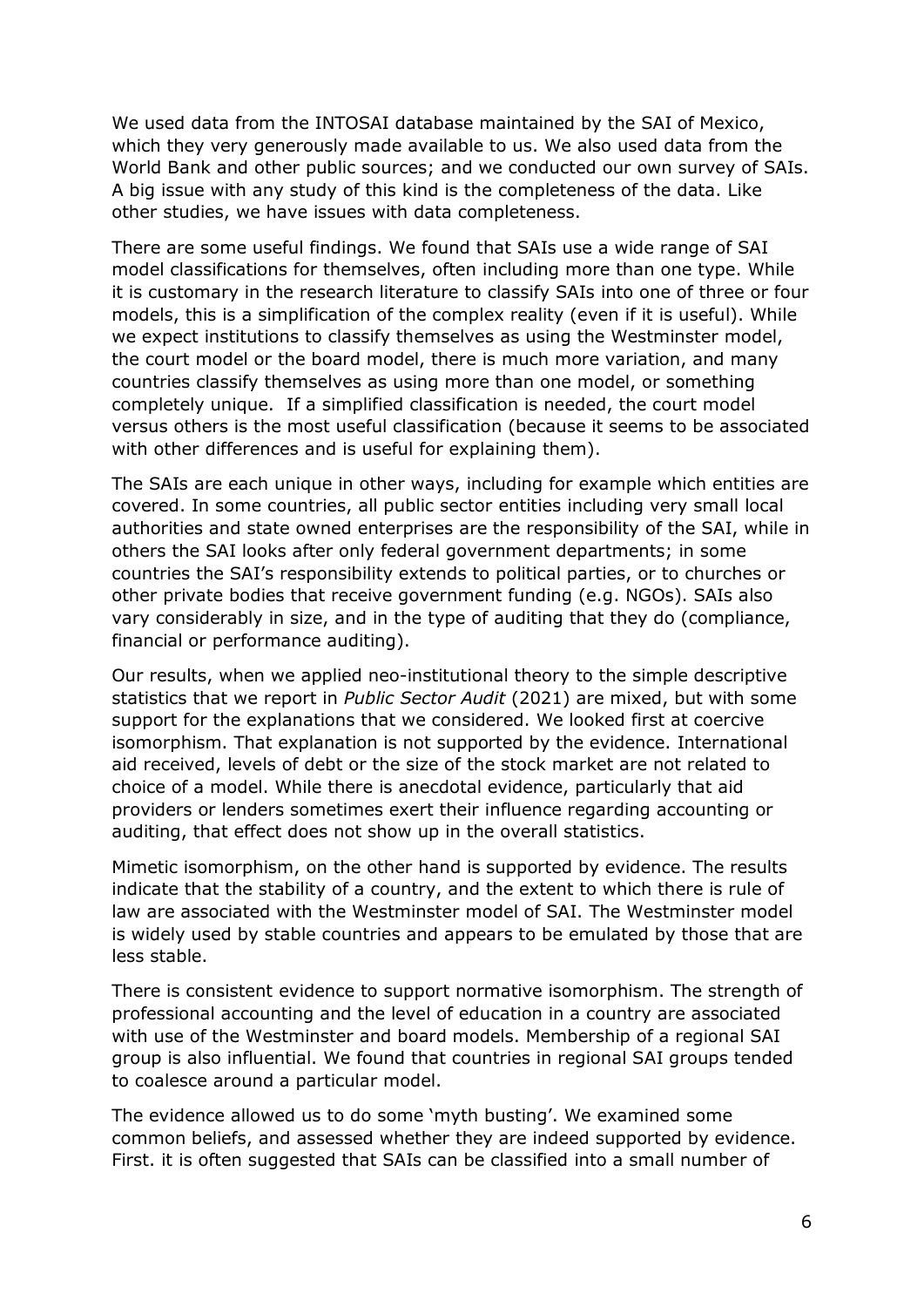categories (Bonollo, 2019; Pollitt and Summa, 1997; Reichborn-Kjennerud *et al.*, 2019; Stapenhurst and Titsworth, 2001).

So myth number one is: "There are three (or four) SAI models". Our results show that is not the case. SAIs are much more diverse, and when they describe themselves (as they do in the INTOSAI database) they are much more likely to use a combination of models and some unique descriptions. Nevertheless, the standard models have some element of realism, and are still useful  $-$  especially the distinction between the court model and others.

Second, it is sometimes asserted that SAI models are determined by history, especially colonisation (e.g., Heald, 2018). This is not as much the case as might be expected. We found that, especially, the Westminster model is widely used by countries which do not have a history of being colonized by the British Empire as well as by those that were.

Third, it is argued that "the court model is the least effective" (Blume and Voigt, 2011; Johnsen, 2019). The evidence does show a correlation between use of the court model and increased corruption – but evidence that the court model is the cause of the corruption is not as clear. We suggest that it can be argued that the court model is the most suitable for countries that are large and where corruption is an issue. While the Westminster model is widely used, it is often (but not always) associated with smaller countries. Large countries with a historic issue of corruption tend to use the court model. This association leads to the conclusion in Blume and Voigt (2011) that the court model is the least effective – but we do not know what would happen if these countries switched to a Westminster or board model, and there is no evidence that this would make them less corrupt. We argue that all of those common beliefs (three SAI models, determination by history, and the weakness of the court model) are not supported by evidence. DISCUSSION

Overall, our research can be summarized as showing results that are consistent with some but not all expectations. There is considerable potential for more detailed research examining all of the issues discussed so far in this paper.

The next part of this discussion is about learning. What can we learn from the changing world of auditing, with its recent auditing scandals and general feeling that auditing is in crisis? First, we consider what it is that private sector auditing can learn from the public sector. The background, especially in certain countries like the UK, Australia or South Africa, is of widely-publicized scandals in auditing, generally in the private sector, and an expectation gap that is hard to reduce. This background has led to many recent reports about auditing and what can be done to improve it (Brydon, 2019; Dutch Authority for the Financial Markets, 2018; Independent Regulatory Board for Auditors, 2019; Parliamentary Joint Committee on Corporations and Financial Services, 2020). There is a wave of change, or at least discussion about change, taking place. Perhaps the private sector could learn more from public sector auditing. In some countries, there is much more transparency of public sector auditing than there is in the private sector, through reporting and through blogs and social media (Hay and Cordery, 2020). In some countries, armchair auditors have been effective (O'Leary, 2015;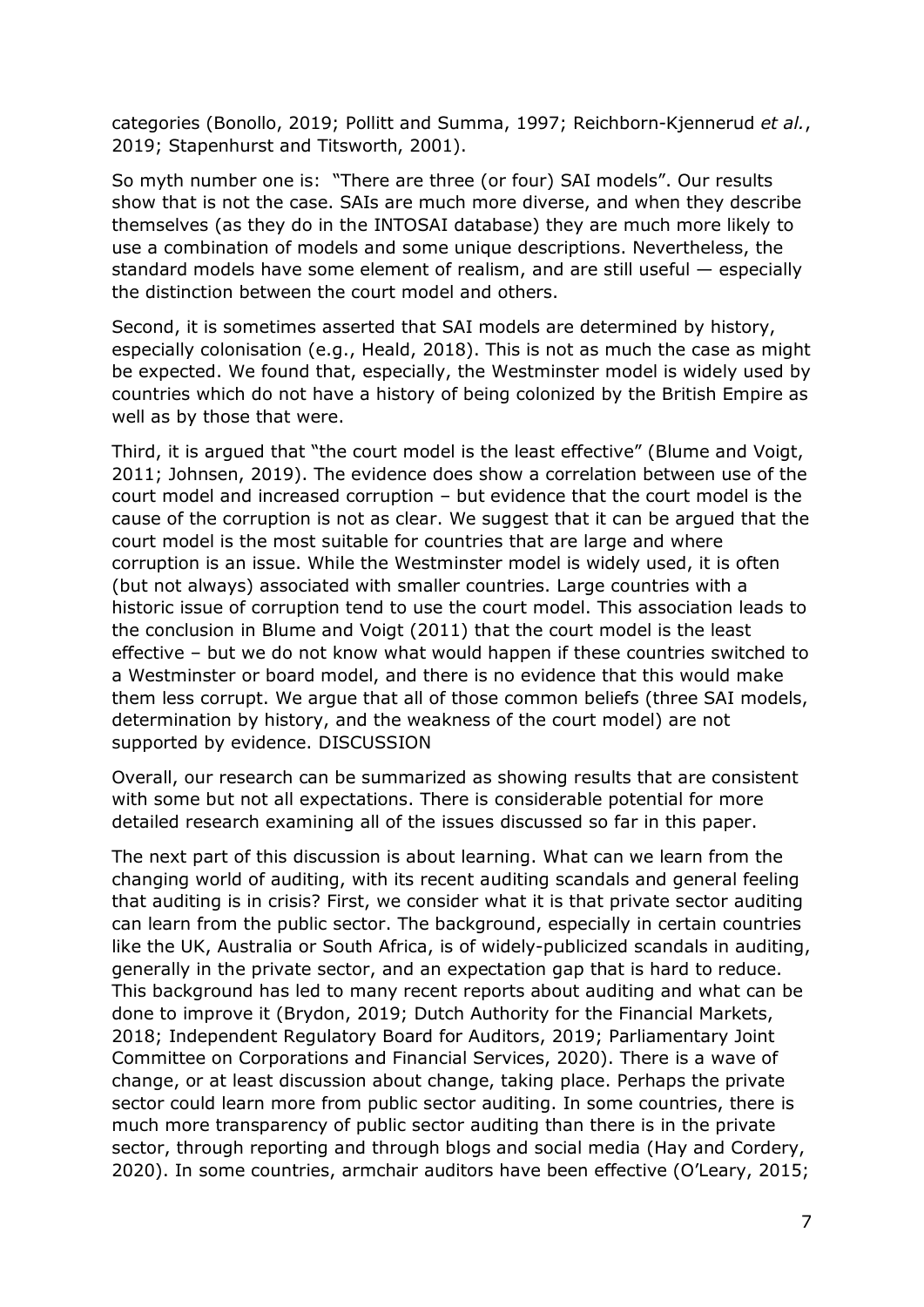Susskind and Susskind, 2015). Use of armchair auditors as a form of 'bottom-up' accountability making use of citizens appears to have been important to government when recent reforms were enacted in the United Kingdom (Ferry *et al.*, 2015; Ferry and Eckersley, 2015) In addition, the lack of competition among SAIs means that they are free to develop new responses to audit demands (e.g. auditing of progress towards the UN SDGs) through the INTOSAI.

And what can public sector auditing learn from the private sector? There are some private sector practices that public sector entities and their auditors could learn from. After the auditing scandals of about twenty years ago, large American listed companies were required to report on their internal control, and their auditors were required to provide assurance over internal control, under the Sarbanes-Oxley Act. While this reform was not popular at first, it is now well-established and widely regarded as successful (Bedard and Graham, 2014). Auditors provide an opinion on internal control, draw attention to weaknesses, and highlight weaknesses reported in the previous year that management have not remediated. Similar levels of assurance or transparency over internal control are not always provided in the public sector. Yet internal control reporting could be even more relevant as a control over entities that spend public money.

Another area concerns the links between governance and auditing. The private sector appears to be better at making links between audit committees and external auditing, although recent reports in the UK suggest improvements in this area (Ferry, 2019; Redmond, 2020). Including Key Audit Matters (KAMs) in the audit report (Critical Audit Matters in the USA) is another private sector innovation that is likely to be useful in the public sector. And finally, private sector auditors around the world are generally under the oversight of an independent oversight body (Offermans and Vanstraelen, 2014). Some SAIs have also made themselves subject to inspection (Cordery and Hay, 2019), but this additional control over the quality of auditing could be more widely used in the public sector.

To conclude, what can public sector auditing researchers do now? There are opportunities, especially as standard setting bodies are now becoming more aware of the benefits of evidence based standard setting that makes use of research findings. It may be that the dichotomy between the mainstream and the alternative streams of research is no longer necessary and will fade away. There are opportunities to further develop research  $-$  for example covering a broader range of countries, or looking into why SAIs are the way they are; and into what works best in public sector auditing. Evidence from neo-institutional theory appears to suggest support from normative isomorphism and possibly mimetic isomorphism, but apparently not for coercive isomorphism. However, this issue still needs further investigation. An issue for researchers is to do this research in a way that is generalizable, perhaps using a very high-quality singlecountry public sector auditing study, that is not too specific to that particular setting to be relevant for the wider community. Alternatively, studies that compare and contrast different practices in different settings are likely to be very illuminating, and more likely to be publishable. There are also opportunities to further develop auditing practices. Public sector auditors can learn from current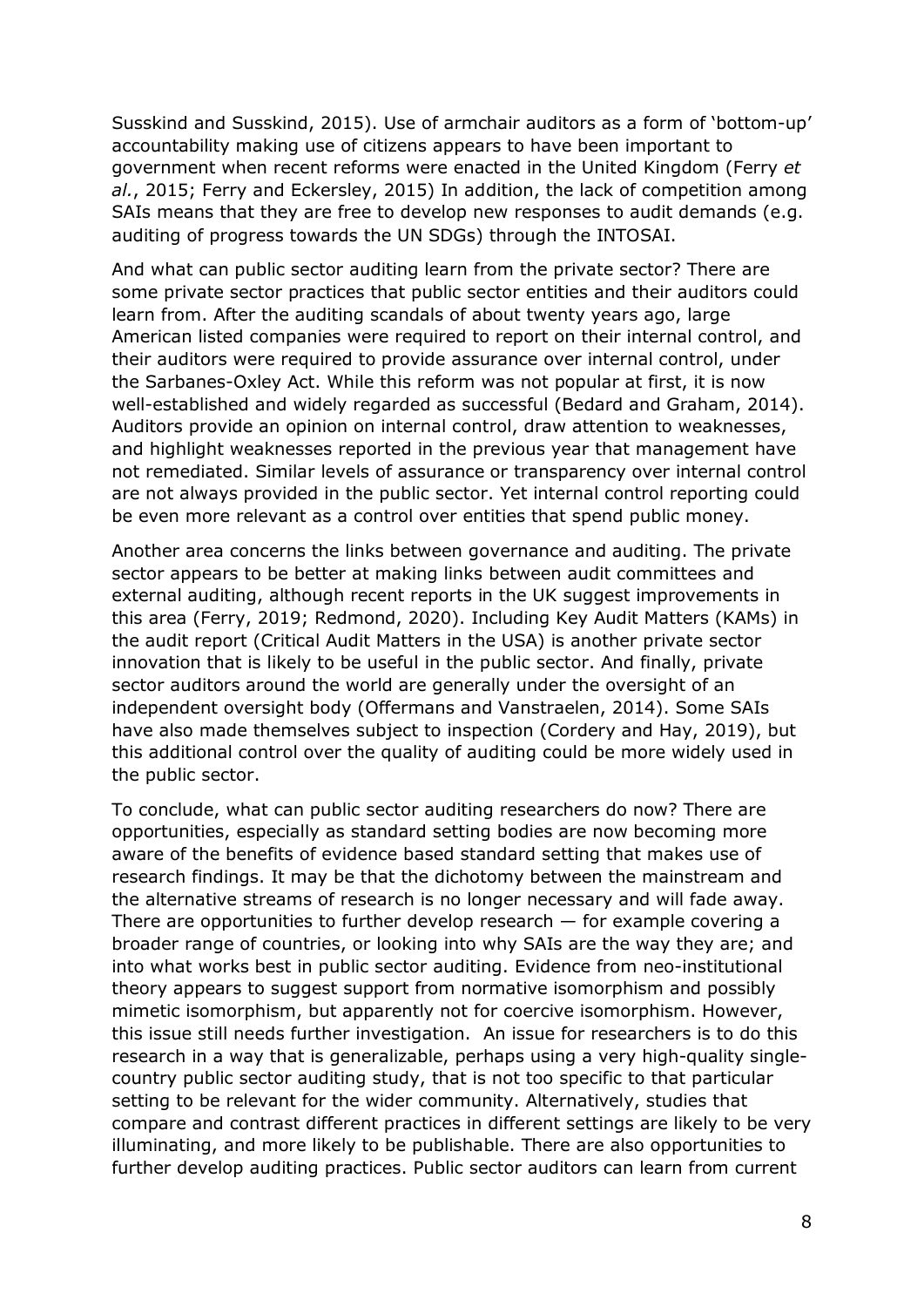recommendations for reform of private sector auditing, and in the areas of governance, and independent inspection of auditors. Private sector auditors can learn from the transparency of public sector auditors.

The future of auditing research in the public sector has considerable potential. There is potential for useful and publishable research, and potential to contribute to practical improvements.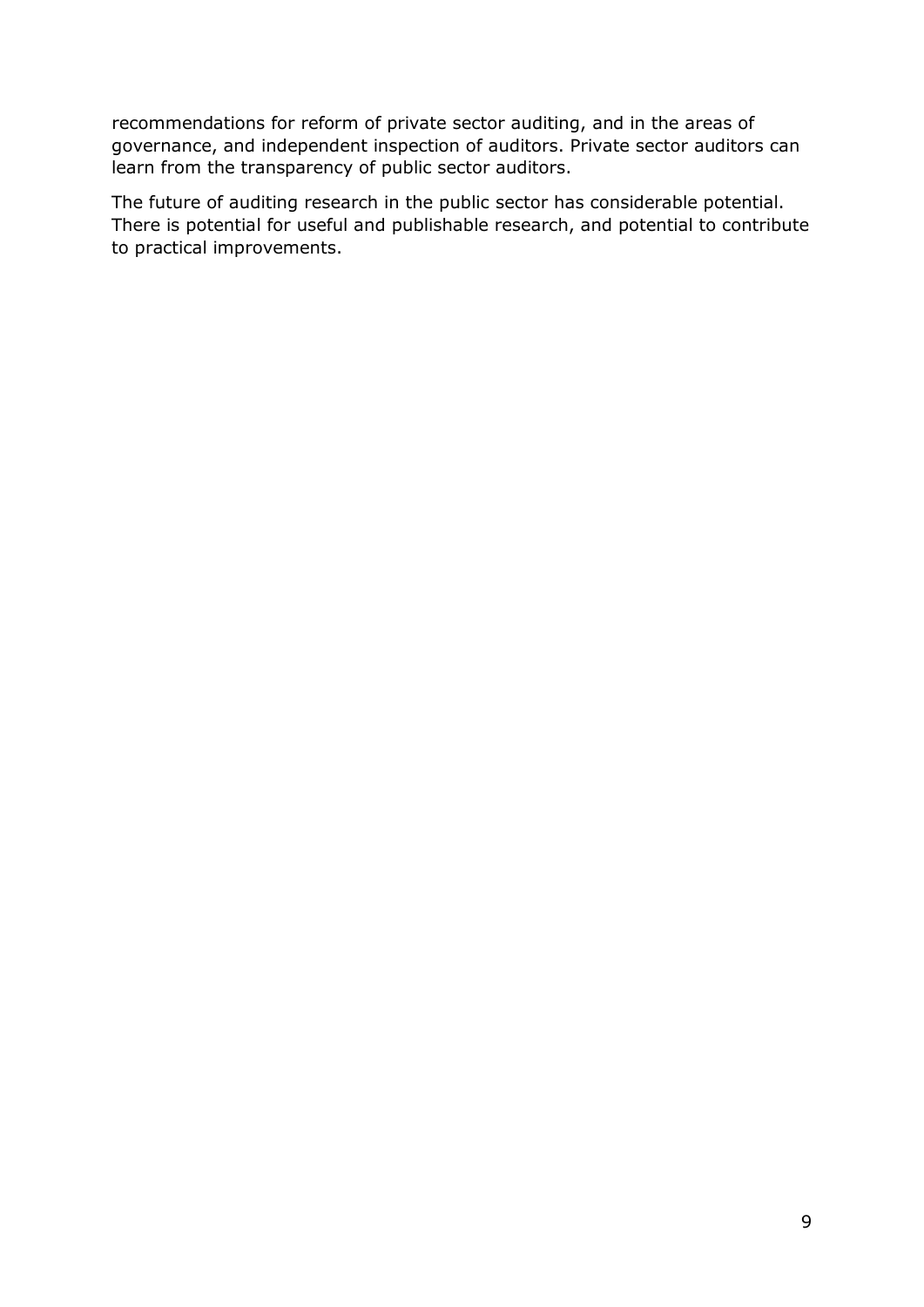#### References

- Australian Auditing and Assurance Standards Board. (2020), *AUASB Evidence-Informed Standard Setting Strategy*, Melbourne.
- Bedard, J.C. and Graham, L. (2014), "Reporting on internal control", in Hay, D., Knechel, R. and Willekens, M. (Eds.), *The Routledge Companion to Auditing*, Routldege, Abingdon, UK, pp. 311–322.
- Blume, L. and Voigt, S. (2011), "Does organizational design of supreme audit institutions matter? A cross-country assessment", *European Journal of Political Economy*, Elsevier B.V., Vol. 27 No. 2, pp. 215–229.
- Bonollo, E. (2019), "Measuring supreme audit institutions' outcomes: current literature and future insights", *Public Money & Management*, Taylor & Francis, Vol. 39 No. 7, pp. 468–477.

Brydon, D. (2019), *Assess, Assure and Inform: Improving Audit Quality and Effectiveness: Report of the Independent Review into the Quality and Effectiveness of Audit*, London, available at: https://assets.publishing.service.gov.uk/government/uploads/system/uploa ds/attachment\_data/file/852960/brydon-review-final-report.pdf.

- Cordery, C.J. and Hay, D.C. (2019), "Supreme audit institutions and public value: Demonstrating relevance", *Financial Accountability & Management*, Vol. 35 No. 2, pp. 128–142.
- Cordery, C.J. and Hay, D.C. (2021), *Public Sector Audit*, Routledge, Abingdon, Oxford.
- DiMaggio, P.J. and Powell, W.W. (1983), "The Iron Cage Revisited : Institutional Isomorphism and Collective Rationality in Organizational Fields", *American Sociological Review*, Vol. 48 No. 2, pp. 147–160.
- Dutch Authority for the Financial Markets. (2018), *Vulnerabilities in the Structure of the Audit Sector*, Amsterdam, available at: https://www.afm.nl/en/nieuws/2018/nov/kwetsbaarheden-structuuraccountancysector.
- Ferry, L. (2019), *Audit and Inspection of Local Authorities in England : Five Years after the Local Audit and Accountability Act 2014*, London, available at: https://www.parliament.uk/globalassets/documents/commonscommittees/communities-and-local-government/Correspondence/Ferrylocal-authorities-audit-report.pdf.
- Ferry, L. and Eckersley, P. (2015), "Budgeting and governing for deficit reduction in the UK public sector: act three 'accountability and audit arrangements'", *Public Money & Management*, Vol. 35 No. 3, pp. 203–210.
- Ferry, L., Eckersley, P. and Zakaria, Z. (2015), "Accountability and Transparency in English Local Government : Moving from ' Matching Parts ' to ' Awkward Couple '?", *Financial Accountability & Management*, Vol. 31 No. 3, pp. 345– 361.
- Goddard, A.R. (2010), "Contemporary public sector accounting research An international comparison of journal papers", *The British Accounting Review*, Elsevier Ltd, Vol. 42 No. 2, pp. 75–87.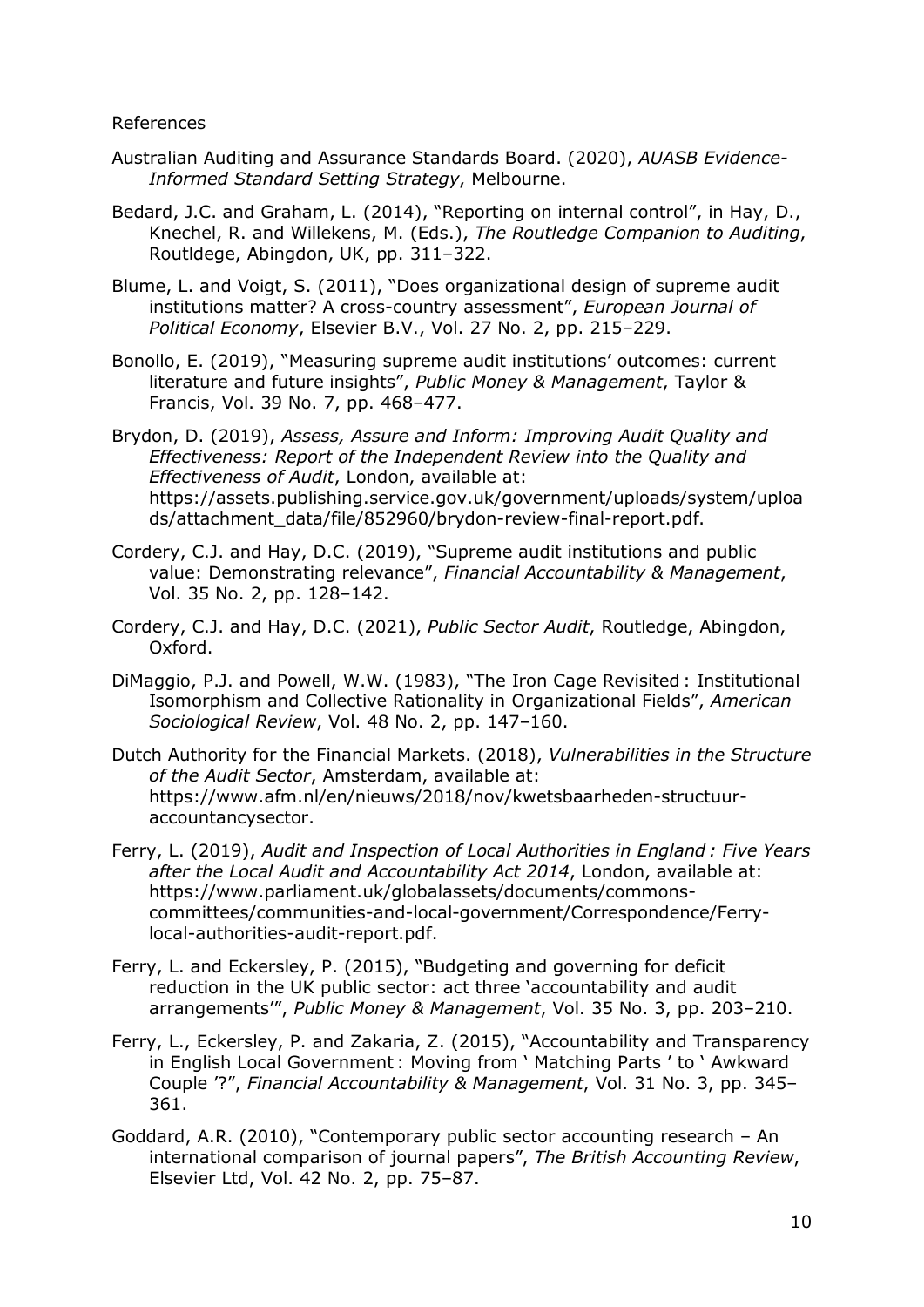- Grossi, G. and Mattei, G. (2020), "Exploring Past and Future Trends In The Public Sector Audit A Literature Review", *CIGAR Workshop 2020*, Oslo, pp. 1–31.
- Hay, D.C. (2017), "Audit Fee Research on Issues Related to Ethics", *Current Issues in Auditing*, Vol. 11 No. 2, pp. A1–A22.
- Hay, D.C. and Cordery, C.J. (2018), "The value of public sector audit: Literature and history", *Journal of Accounting Literature*, Vol. 40, pp. 1–15.
- Hay, D.C. and Cordery, C.J. (2020), "Evidence about the value of financial statement audit in the public sector", *Public Money & Management*, Taylor & Francis, Vol. 0 No. 0, pp. 1–11.
- Heald, D. (2018), "Transparency-generated trust: The problematic theorization of public audit", *Financial Accountability & Management*, pp. 1–19.
- Independent Regulatory Board for Auditors. (2019), *Public Inspections Report 2019*, Modderfontein.
- IPSASB. (2019), *Strategy and Work Plan 2019-2023. Delivering Global Standards. Inspiring Implementation.*
- Jensen, G. (2020), "The IPSASB's recent strategies: opportunities for academics and standard-setters", *Journal of Public Budgeting, Accounting and Financial Management*, available at:https://doi.org/10.1108/JPBAFM-04-2020-0050.
- Johnsen, Å. (2019), "Public sector audit in contemporary society: A short review and introduction", *Financial Accountability & Management*, Vol. 35 No. 2, pp. 121–127.
- O'Leary, D.E. (2015), "Armchair Auditors: Crowdsourcing Analysis of Government Expenditures", *Journal of Emerging Technologies in Accounting*, Vol. 12 No. 1, pp. 71–91.
- Offermans, M. and Vanstraelen, A. (2014), "Oversight and inspection of auditing", in Hay, D.C., Knechel, W.R. and Willekens, M. (Eds.), *The Routledge Companion to Auditing*, Routledge, Abingdon, Oxon, UK, pp. 179– 188.
- Parliamentary Joint Committee on Corporations and Financial Services. (2020), *Regulation of Auditing in Australia: Interim Report*, Canberra, available at: https://parlinfo.aph.gov.au/parlInfo/download/committees/reportjnt/024330 /toc\_pdf/RegulationofAuditinginAustralia.pdf;fileType=application%2Fpdf.
- Pollitt, C. and Summa, H. (1997), "Comparative and International Administration Reflexive Watchdogs ? How Supreme Audit Institutions Account for Themselves", *Public Administration*, Vol. 75, pp. 313–336.
- Redmond, S.T. (2020), *Independent Review into the Oversight of Local Audit and the Transparency of Local Authority Financial Reporting*, London, available at: https://assets.publishing.service.gov.uk/government/uploads/system/uploa ds/attachment\_data/file/916217/Redmond\_Review.pdf.
- Reichborn-Kjennerud, K., González-Díaz, B., Bracci, E., Carrington, T., Hathaway, J., Jeppesen, K.K. and Steccolini, I. (2019), "Sais work against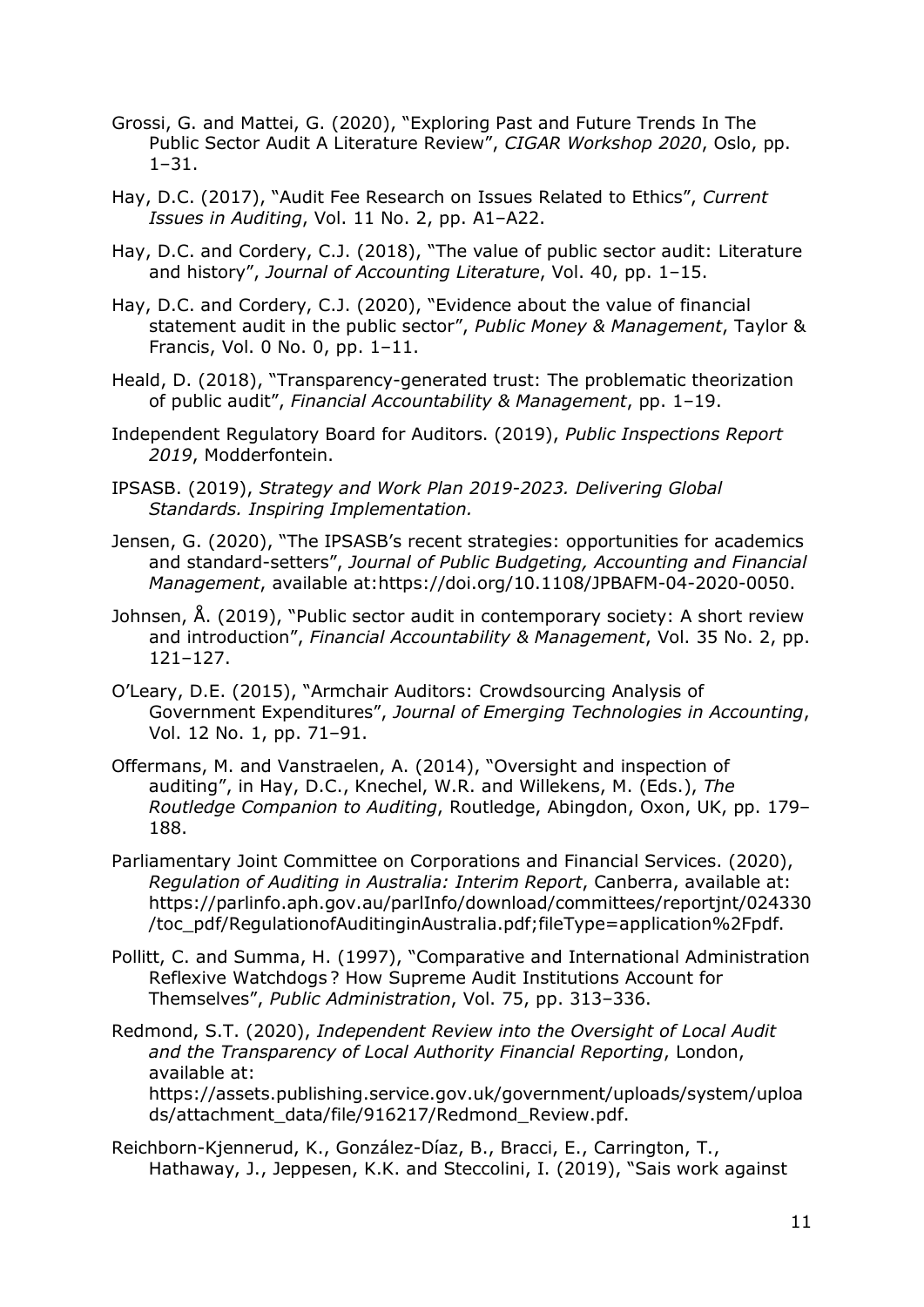corruption in Scandinavian, South-European and African countries: An institutional analysis", *The British Accounting Review*, Vol. 51, p. 100842.

- Stapenhurst, R. and Titsworth, J. (2001), *Features and Functions of Supreme Audit Institutions*, *World Bank PREM-Notes*, available at: https://openknowledge.worldbank.org/handle/10986/9766.
- Susskind, R. and Susskind, D. (2015), *The Future of the Professions*, ebook., Oxford University Press, Oxford.